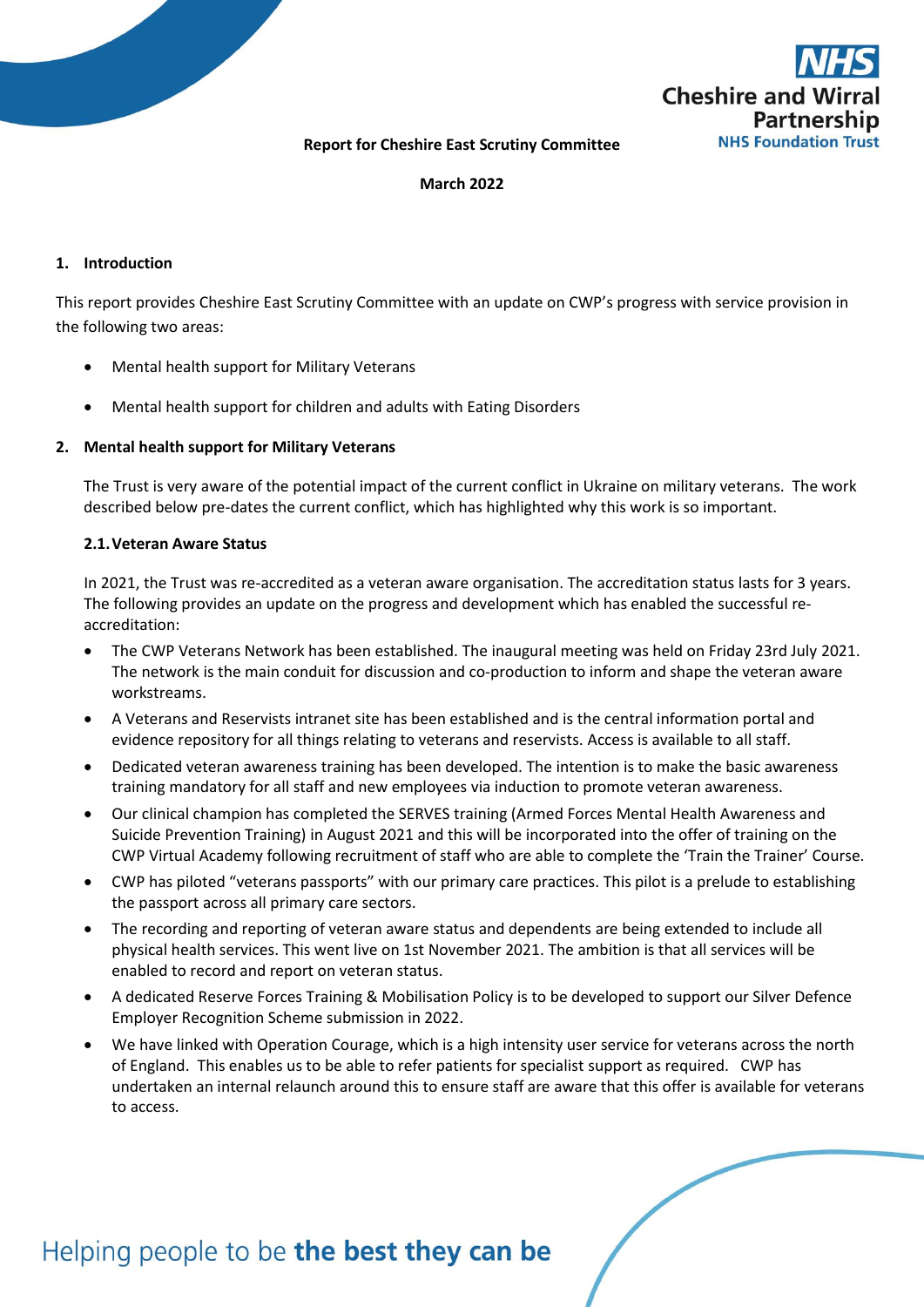- CWP encourages all its employed veterans to register their veteran or reservist status to enable a baseline measurement to monitor future progress.
- We encourage our clinical teams to ask the question: are you a veteran or a dependent? This will enable improved recording and reporting of veteran and dependent access to all CWP services.
- Further development of our veteran recruitment approach will be explored to support our Silver Defence Employer Recognition Scheme submission in 2022.
- Veteran aware has been embedded into the Trust's suicide awareness training.

In pursuit of these aspirations, The Trust works closely and is supported by our colleagues at Stockport NHS Foundation Trust and the University of Chester.

## **2.2.Armed Forces Covenant**

The Trust has re-signed the Armed Forces Covenant, re-affirming its pledge to the principles and commitments of the covenant, and to our veterans and their families. Crucial to fulfilling this pledge, the Trust is required to publicise these commitments through its literature and its public facing website, setting out how we will seek to honour them and inviting feedback from the Service community and our customers on how we are doing.

## **2.3.Defence Employer Recognition Scheme**

Currently, the Trust has a Bronze status accreditation with the Defence Employer Recognition Scheme. It is the ambition that the Trust achieves a Gold standard, although we aim to move through Silver Status first. Our key milestones for achieving Silver status are:

- Expression of interest for the Defence Employer Recognition Scheme Silver Status (January 2022).
- Submission of evidence for the Defence Employer Recognition Scheme Silver Status (July 2022

### **3. Eating Disorder Services**

### **3.1.Support for Children and Young People**

### *3.1.1.Cheshire Eating Disorder Spoke teams (community offer)*

- CWP's Eating Disorder Spoke teams are based in the local community CAMHS teams and work with young people aged 8-18 years with eating disorders. Across Cheshire, there are three Eating Disorder Spoke teams, two of which contribute at place to East (Central Eating Disorder Spoke team and East Eating Disorder Spoke team).
- Each Spoke team is made up of Eating disorder therapists and a dietitian. The Eating Disorder Spoke teams link in closely with the CAMHS teams to access psychiatry support where needed.
- The Eating Disorder Spoke teams are commissioned to see young people with eating disorders within 1 week for urgent referrals and 4 weeks for routine referrals in line with nationally defined targets. The teams will make contact quickly following receipt of a referral to arrange a date for an assessment appointment. This assessment appointment is an opportunity for the team to understand how things are for the young person and their family and how the eating disorder is affecting and impacting on their day-to-day life. Towards the end of this assessment the teams will develop a care plan with the young person and their family identifying next steps for support based on their clinical presentation and need.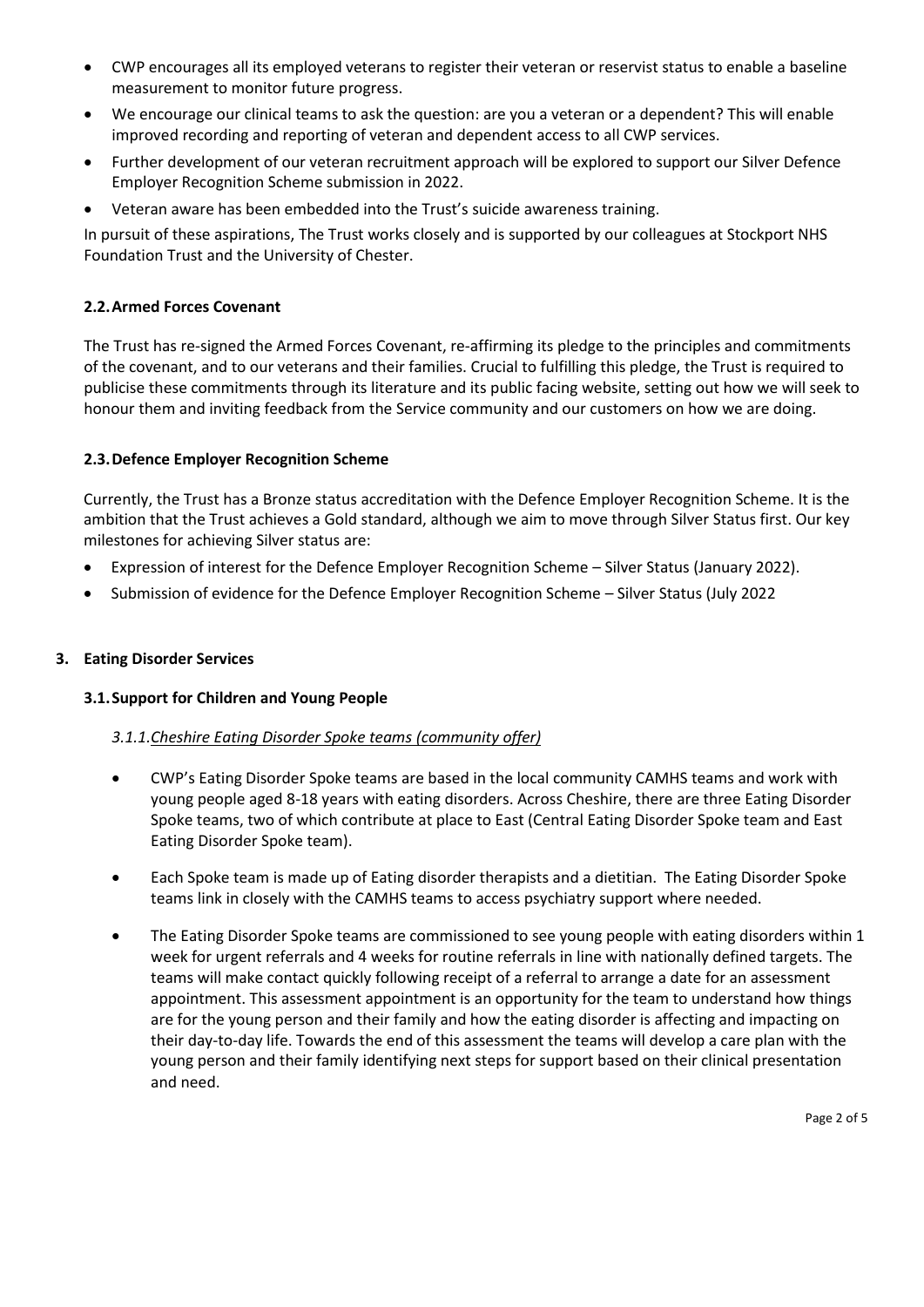Our Eating Disorder Spoke teams offer psychological therapies clinically indicated for people with eating disorders and are recommended by NICE guidelines. The teams offer individual, family and group therapy, depending on what would be most beneficial for presenting need. Young People will also be offered appointments with our specialist dietitian.

## *Accessing Spoke teams*

- The spoke teams in each place are accessible via the local community CAMHS team.
- Professional referrals should be sent via the local CAMHS team process. The local Eating Disorder Spoke team will review all referrals that indicate, or the specialist CAMHS staff suggest has eating disorder concerns.
- Referrals are screened by Duty Professionals in East Cheshire or the Well-Being Hub in Central Cheshire.
- Eating Disorder Spoke team members make contact within one working day to undertake a telephone triage of information to ensure we have a full picture of the young person's presenting need.

# *Impact of Covid on referrals*

 Since the Covid-19 pandemic there has been a significant increase in demand in referrals and severity of presentation. This increase in demand and risk across Cheshire East mirrors what is happening on a national level. To be able to meet this increased demand, to be able to continue to meet requirements of national targets and in anticipation of this increase in demand being sustained, additional posts have been introduced into each Eating Disorder Spoke team to bolster existing capacity.

# *3.1.2. Cheshire Eating Disorder Specialist (CHEDS) outpatient service (hospital admission avoidance)*

- The Cheshire and Merseyside Adolescent Eating Disorder Service (CHEDS) is a specialist outpatient team that offers assessment, treatment and support to young people aged 13-18 with a broad range of complex eating disorders like anorexia nervosa, bulimia nervosa, binge eating disorder or atypical eating disorders. The service is based in the Countess of Chester Health Park at Churton House and is aimed at hospital admission avoidance.
- Outpatient treatment is less disruptive to social and family life in comparison to inpatient treatment (e.g. staying in a hospital for young people experiencing mental health difficulties), so this is encouraged as much as possible.
- The service offers individual, parent, family and group therapy, depending on what would be most beneficial for the individual. People accessing the service are also offered appointments with aSpecialist Dietitian and additional 1:1 sessions with an Assistant Psychologist.
- The service offers twice yearly Multi-Family Therapy Workshops, which are 4-day long intensive family therapy courses involving up to 6 families at a time. Due to limited spaces, this course is only offered if the team it would be beneficial to an individual at that point in treatment.
- If it is felt that inpatient treatment would be beneficial to an individual, CHEDS works closely with the paediatric ward at the Countess of Chester hospital, and the children and young people's inpatient services at Ancora House in Chester, to provide hospital care for young people with eating disorders.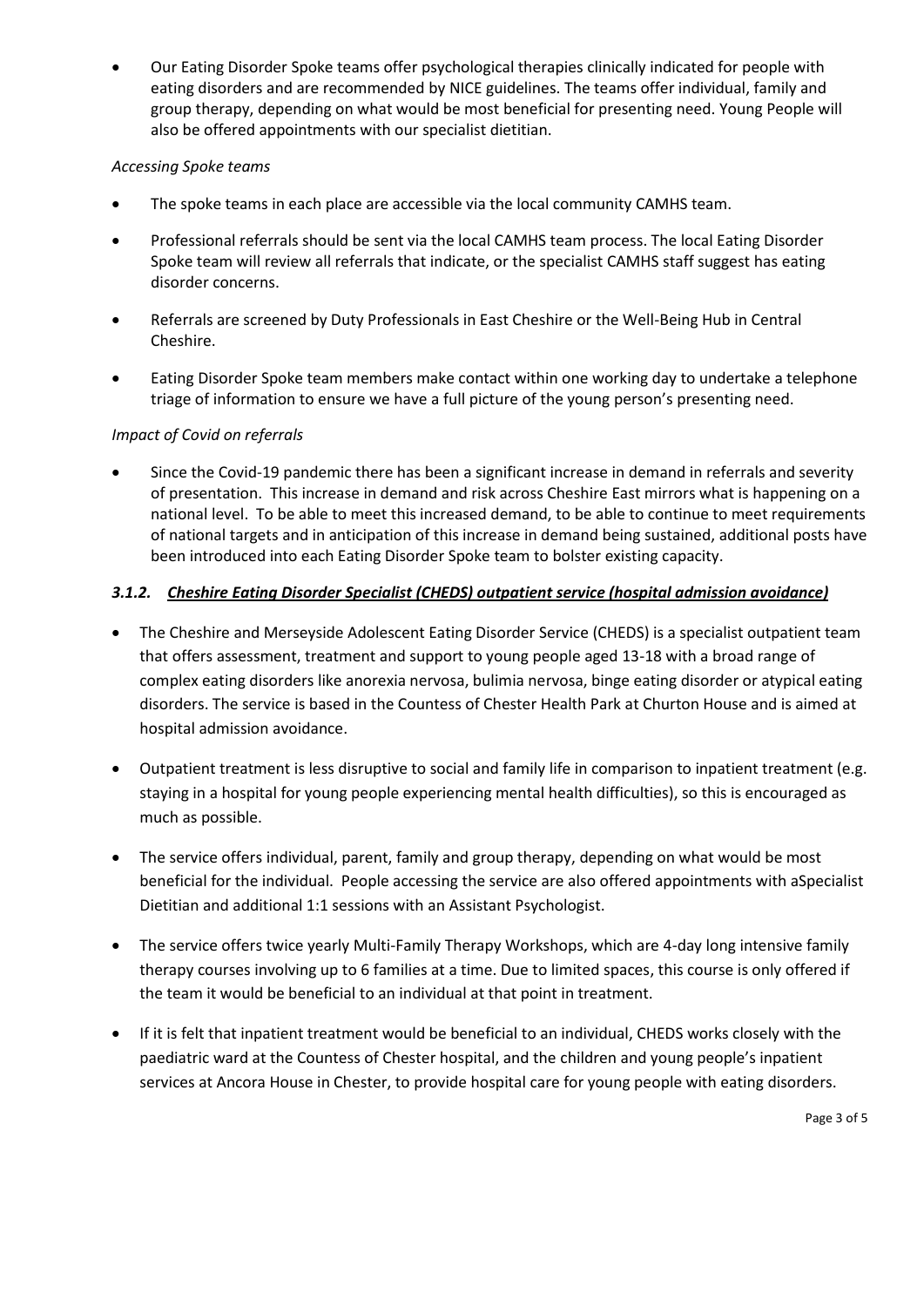## *Accessing CHEDS*

- Referrals are currently accepted from Children and Young People's Mental Health Services across Cheshire and Wirral Partnership, including the Spoke teams based in Crewe, Winsford and Macclesfield. In order to be assessed by CHEDS, the child/ young person must first be receiving treatment from one of these teams.
- Once referred, the team will see someone within 7 days (if it's an urgent referral) or 28 days (if it's a routine referral). The assessment will be with both the young person and their parents and takes place in Chester. Once the assessment is complete, the team will consult with the multi-disciplinary team and provide the individual with the outcome of the assessment as soon as possible. If it is agreed that the individual will benefit from treatment with CHEDS, the service aims to organise an appointment within 2 weeks of the assessment. During that time, support packs from CHEDS will be provided, and the individual will be asked to engage in a call which ensures treatment is person-centred and adjusted to individual needs.

## **3.2.Support for Adults with Eating Disorders**

On 1 October 2021, CWP took on the Lead Provider Collaborative role for the provision of Adult Eating disorder services across the North West. This means that the following organisations are working together, and with people who use services:

- NHS Lead: Cheshire and Wirral Partnership NHS Foundation Trust
- NHS Providers:
	- o Greater Manchester Mental Health NHS Foundation Trust
	- o Lancashire & South Cumbria NHS Foundation Trust
	- o Mersey Care NHS Foundation Trust
- Independent Sector Providers: Priory Health Care

The Lead Provider Collaborative (LPC) has had significant engagement with stakeholders including community and private sector partners and, following a coproduction exercise, is known as EmpowerED.



There is a robust governance structure which delineates between the provision and commissioning of services and CWP as host LPC has a separate commissioning function to oversee the clinical and operational delivery of services across the partnership. In line with the community mental health transformation, CWP has prioritised investment to develop Eating Disorder Services across Cheshire and Wirral.

Key developments have been:

- introducing the FREED model with additional clinical posts
	- o FREED is the acronym for the **F**irst episode **R**apid **E**arly intervention for **E**ating **D**isorders model. It is a service model and care package aimed at 16 – 25 year olds who have had an eating disorder for three years or less (anorexia nervosa, bulimia nervosa, binge eating disorder, or another eating

Page 4 of 5